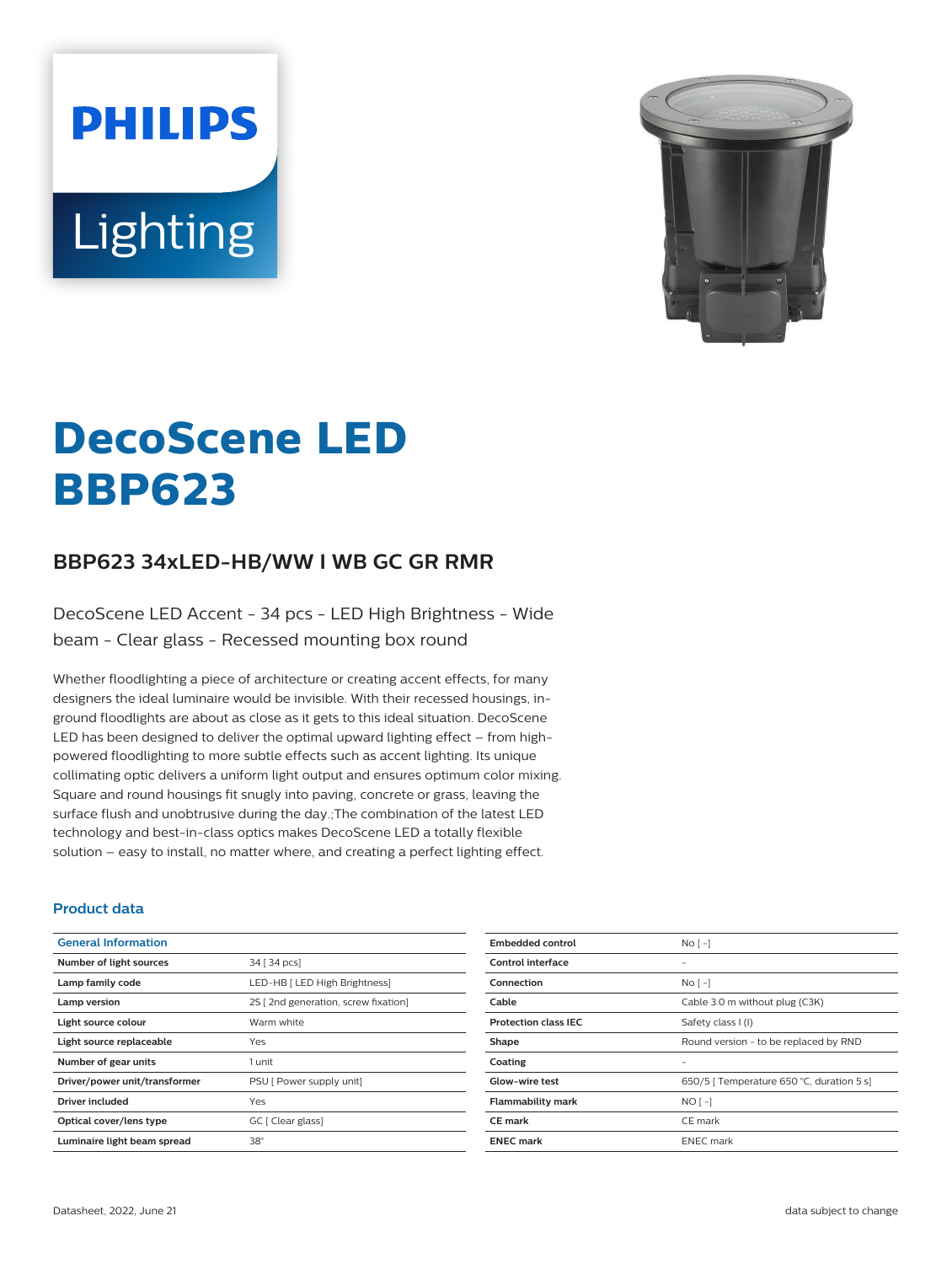## **DecoScene LED BBP623**

| Green flagship mark                  | Green Flagship                                     |
|--------------------------------------|----------------------------------------------------|
| Lifetime to 70% luminous flux        | 50000 h                                            |
| <b>Warranty period</b>               | 3 years                                            |
| <b>Mechanical accessories</b>        | No [ -]                                            |
| <b>Decorative accessories</b>        | No [ -]                                            |
| Optic type outdoor                   | Wide beam                                          |
| Remarks                              | *- According to the Lighting Europe guidance       |
|                                      | paper 'Evaluating performance of LED based         |
|                                      | luminaires - January 2018': statistically there is |
|                                      | no relevant difference in lumen maintenance        |
|                                      | between the B50 and, for example, the B10.         |
|                                      | Therefore, the median useful life (B50) value      |
|                                      | also represents the B10 value. * At extreme        |
|                                      | ambient temperatures the luminaire might           |
|                                      | automatically dim down to protect                  |
|                                      | components                                         |
| Constant light output                | No                                                 |
| Number of products on MCB (16 A type | 32                                                 |
| B)                                   |                                                    |
| <b>EU RoHS compliant</b>             | Yes                                                |
| Light source engine type             | LED                                                |
| Serviceability class                 | Class A, the luminaire is equipped with            |
|                                      | serviceable parts (when applicable): LED           |
|                                      | board, driver, control units, surge-protection     |
|                                      | device, optics, front cover and mechanical         |
|                                      | parts                                              |
| <b>Product family code</b>           | BBP623 [ DecoScene LED Accent]                     |
|                                      |                                                    |
| <b>Light Technical</b>               |                                                    |
| Upward light output ratio            | 0.03                                               |
| Standard tilt angle post-top         |                                                    |
| Standard tilt angle side entry       |                                                    |
|                                      |                                                    |
| <b>Operating and Electrical</b>      |                                                    |
| <b>Input Voltage</b>                 | 100 to 277 V                                       |
| Input frequency                      | 50 to 60 Hz                                        |
| Inrush current                       | 35 A                                               |
| Inrush time                          | $0.35$ ms                                          |
| Power factor (min.)                  | 0.8                                                |
|                                      |                                                    |
| <b>Controls and Dimming</b>          |                                                    |
| <b>Dimmable</b>                      | No                                                 |
|                                      |                                                    |
| <b>Mechanical and Housing</b>        |                                                    |
| <b>Housing material</b>              | Aluminum                                           |
| <b>Reflector material</b>            |                                                    |
| Optic material                       | Polycarbonate                                      |
| Optical cover/lens material          | Tempered glass                                     |
| <b>Fixation material</b>             | Steel                                              |
| <b>Mounting device</b>               | RMR [ Recessed mounting box round]                 |
|                                      |                                                    |

| Optical cover/lens shape            | Convex lens                            |
|-------------------------------------|----------------------------------------|
| Optical cover/lens finish           | Clear                                  |
| Overall height                      | 382 mm                                 |
| Overall diameter                    | 350 mm                                 |
| Effective projected area            | 0 m <sup>2</sup>                       |
| Colour                              | Grav                                   |
| Dimensions (height x width x depth) | 382 x NaN x NaN mm (15 x NaN x NaN in) |

| <b>Approval and Application</b> |                                                                                           |
|---------------------------------|-------------------------------------------------------------------------------------------|
| Ingress protection code         | IP67 [ Dust penetration-protected, watertight]                                            |
| Mech. impact protection code    | IK10 [20 J vandal-resistant]                                                              |
|                                 | <b>Surge protection (common/differential)</b> Luminaire surge protection level up to 4 kV |
|                                 | differential mode and 4 kV common mode                                                    |
| Sustainability rating           | -                                                                                         |

| Initial Performance (IEC Compliant)    |                        |
|----------------------------------------|------------------------|
| Initial luminous flux (system flux)    | 3427 lm                |
| Luminous flux tolerance                | $+/-7%$                |
| Initial LED luminaire efficacy         | 63.5 lm/W              |
| Init. Corr. Colour Temperature         | 2700 K                 |
| Init. Colour rendering index           | 80                     |
| Initial chromaticity                   | (0.437, 0.420) SDCM <3 |
| Initial input power                    | 54 W                   |
| Power consumption tolerance            | $+/-10%$               |
| Init. colour rendering index tolerance | $+/-2$                 |

| <b>Over Time Performance (IEC Compliant)</b> |                    |
|----------------------------------------------|--------------------|
| Control gear failure rate at median          | 10%                |
| useful life 100,000 h                        |                    |
| Lumen maintenance at median useful           | <b>L80</b>         |
| life* 100,000 h                              |                    |
|                                              |                    |
| <b>Application Conditions</b>                |                    |
| Ambient temperature range                    | $-40$ to $+50$ °C. |
| Derformance ambient temperature To           | ጋ5 °C              |

| Ambient temperature range          | $-40$ to +50 °C. |
|------------------------------------|------------------|
| Performance ambient temperature Tg | 25 °C            |
| Maximum dimming level              | Not applicable   |

| <b>Product Data</b>               |                                    |
|-----------------------------------|------------------------------------|
| <b>Full product code</b>          | 871829141912900                    |
| Order product name                | BBP623 34xLED-HB/WW I WB GC GR RMR |
| EAN/UPC - product                 | 8718291419129                      |
| Order code                        | 41912900                           |
| SAP numerator - quantity per pack |                                    |
| Numerator - packs per outer box   |                                    |
| <b>SAP</b> material               | 910403950912                       |
| SAP net weight (piece)            | 15.400 kg                          |